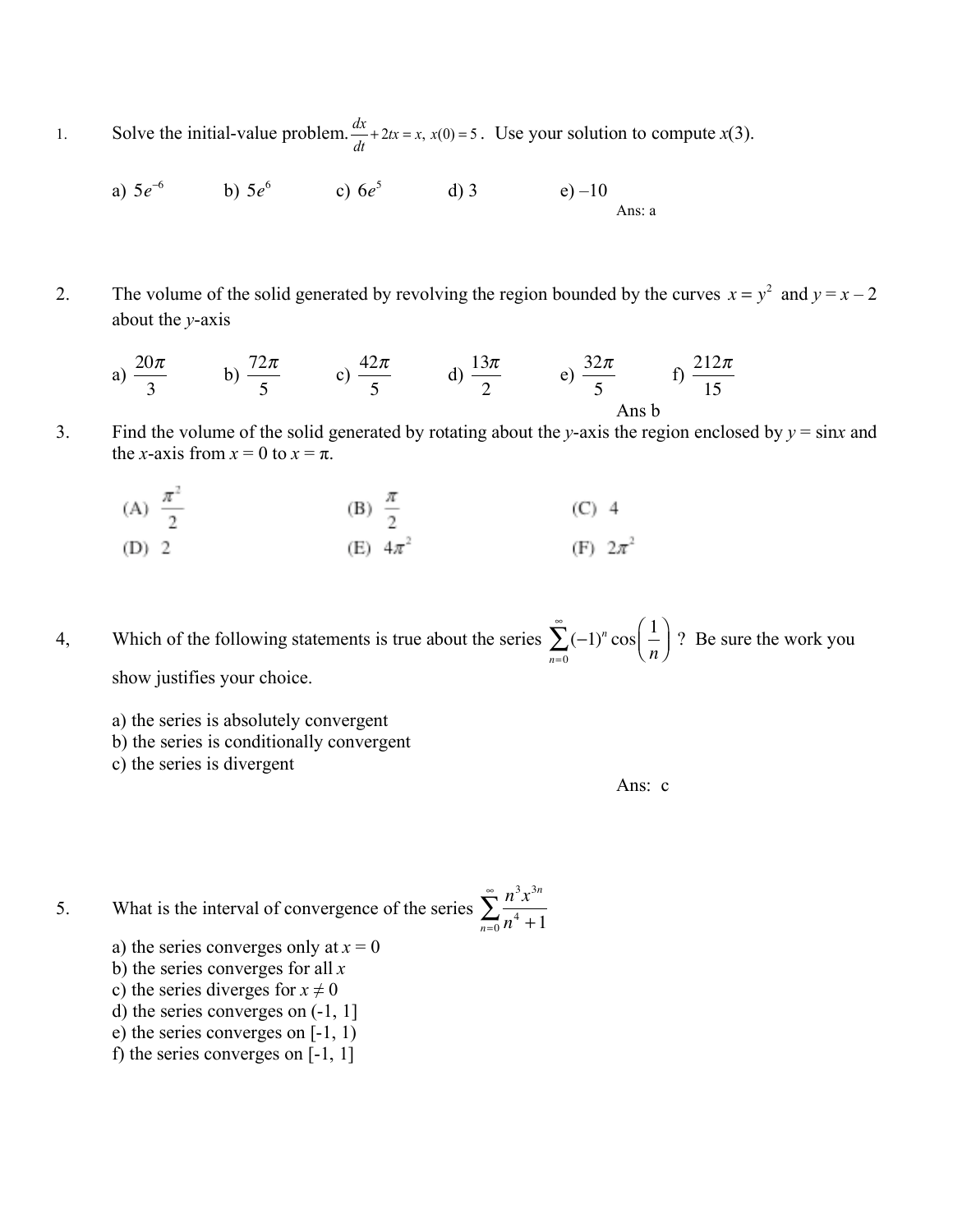6. Find the Taylor series about 
$$
a = 0
$$
 for  $\frac{1}{1 + 2x^2}$ .

(A)  $\sum_{n=0}^{\infty} (-1)^n \cdot 2^{2n} \cdot x^{2n} = 1 - 4 \cdot x^2 + 16 \cdot x^4 - 64 \cdot x^6 + \dots$ (B)  $\sum_{n=0}^{\infty}(-1)^n \cdot 2^n \cdot x^{2n} = 1 - 2 \cdot x^2 + 4 \cdot x^4 - 8 \cdot x^6 + \dots$ (C)  $\sum_{n=0}^{\infty} 2^{2n} \cdot x^{2n} = 1 + 4 \cdot x^2 + 16 \cdot x^4 + 64 \cdot x^6 + \dots$ (D)  $\sum_{n=0}^{\infty} 2^n \cdot x^{2n} = 1 + 2 \cdot x^2 + 4 \cdot x^4 + 8 \cdot x^6 + \dots$ (E)  $\sum_{n=0}^{\infty} x^{2n} = 1 + x^2 + x^4 + x^6 + \dots$ (F)  $\sum_{n=0}^{\infty} (-1)^n x^{2n} = 1 - x^2 + x^4 - x^6 + \dots$ 

Ans: b

- What is the length of the part of the curve  $y = x^2 \frac{\ln x}{8}$  between the points (1,1) and  $(e^2, e^2 \frac{1}{8})$ ? 7. (a)  $y = e^3 - \frac{1}{2}$ (b)  $y = \frac{1}{2}e^3 - \frac{3}{8}$ (c)  $y = \frac{1}{3}e^2 + \frac{1}{8}$ (e)  $y = \frac{1}{2}e^2 - \frac{3}{8}$ (f)  $y = \frac{1}{3}e^3 - \frac{5}{8}$ (d)  $y = e^2 - \frac{7}{8}$ Ans d
- $\int_0^1 \frac{3x+2}{x^2-4} dx$ Integrate: 8. (A)  $-2$  (B)  $-\ln 3$  (C)  $-\ln 2$  (D) 0 (E)  $\ln 2$  $(F)$  2 a) -2 b) -3ln2 + ln3 c) ln2 d)  $\pi/4$  e) 0 f)  $ln(3)$ Ans: b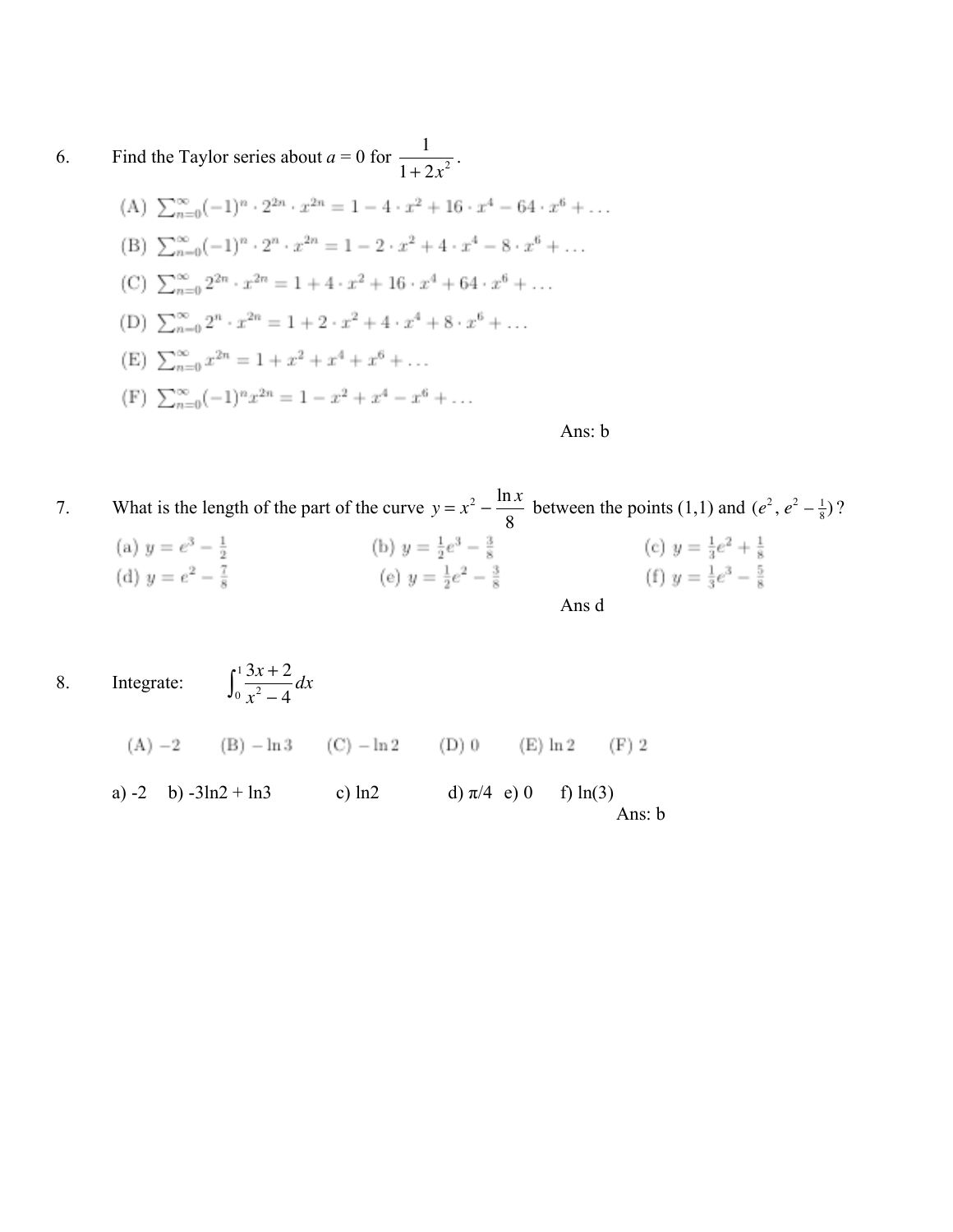Consider the region S bounded by the curves  $y = x + \frac{1}{x^2}$  and  $y = x - \frac{1}{x^2}$  for  $x \ge 1$ .



Ans. d

Ans a

Is the area *S* finite or infinite? If finite, what is the area?

- a) the integral diverges, so the area is not finite
- b) area  $= 0$
- c) area  $= 1$
- d) area= 2
- e) area =  $\pi$
- f) area  $=$  4

10. Evaluate the following integral:  $\int \frac{3 \ln 4x}{\sqrt{2}} dx$ *x*  $\int \frac{3 \ln 4x}{\sqrt{x}}$ 1 0 3ln 4

a)  $12ln2 - 12$  b) 0 c)  $12(1 - ln2)$  d) 0 e) 12 f) divergent

11. Evaluate the integral or show it is divergent:

$$
\int_{1}^{\infty} \frac{dx}{x \ln x}
$$
  
a) 0 b) 1 c) e d) e<sup>e</sup> e) ln(4) f) divergent  
Ans: f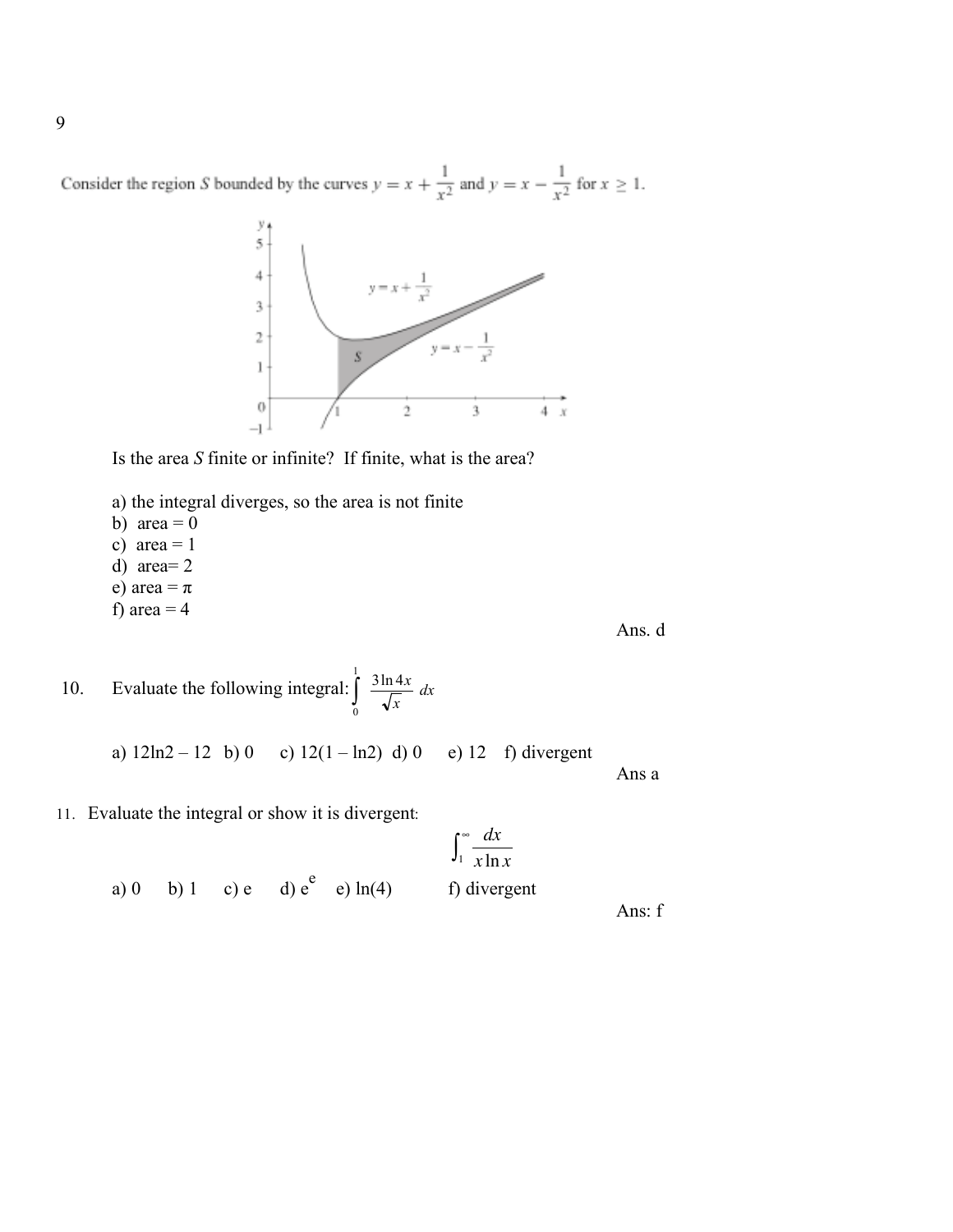- The base of a solid is the region enclosed by the ellipse  $4x^2 + y^2 = 1$ . If all the plane crossections 12. perpendicular to the  $x$  axis are semicircles, compute the volume of the solid.
- a)  $\frac{\pi}{6}$  b)  $\frac{\pi}{4}$  c)  $\frac{\pi}{3}$  d)  $\frac{\pi}{2}$  e)  $\frac{2\pi}{3}$  f)  $\frac{3\pi}{4}$ Ans c Which of the following statements about the alternating series  $\sum_{n=1}^{\infty} (-1)^n a_n$ 13. where  $a_n = \frac{n}{1 + n^2}$  is true? a) the series is absolutely convergent b) the series is conditionally convergent c) the series is divergent Ans: b Evaluate the integral  $\int_0^1 \frac{x^3}{\sqrt{1-x^2}} dx$ 14. d)  $2/3$  e)  $\frac{3}{4}$  Ans: d b)  $\pi/2$  c)  $\pi$ a)  $\pi/4$  $f$ ) 1

15. Solve the differential equation. 
$$
7yy' = 5x
$$

a.  $7x^2 - 5y^2 = C$  b.  $5x^2 + 7y^2 = C$  c.  $5x^2 - 7y^2 = C$  d.  $7x^2 + 5y^2 = C$  e.  $5x^2 + 7y^2 = 12$ Ans: c

Find the average value of  $f(x) = \sin^2 x \cos^3 x$  over the interval  $[-\pi, \pi]$ 16.

b) 0 c)  $\frac{\pi}{5}$  d)  $\frac{\pi}{6}$  e)  $\frac{\pi}{12}$  f)  $\frac{1}{2\pi}$ a)  $\pi$ 

Consider the sequence defined by  $a_n = \frac{(-1)^n + n}{(-1)^n - n}$ . Does this sequence converge and, if it does, to what 17. limit?

Ans: b

a) yes, to  $-1$  b) yes, to 0 c) yes, to 1 d) yes, to 2 e) yes to  $\pi$ f) diverges Ans a

Find the area of the surface obtained by rotating the curve  $y = \frac{1}{4}x^2 - \frac{1}{2}\ln x$ ,  $1 \le x \le 2$  about the y-axis. 18.

a.  $\frac{101\pi}{2}$  b.  $\frac{99\pi}{2}$  c.  $48\pi$  d.  $24\pi$  e.  $12\pi$ f) none of these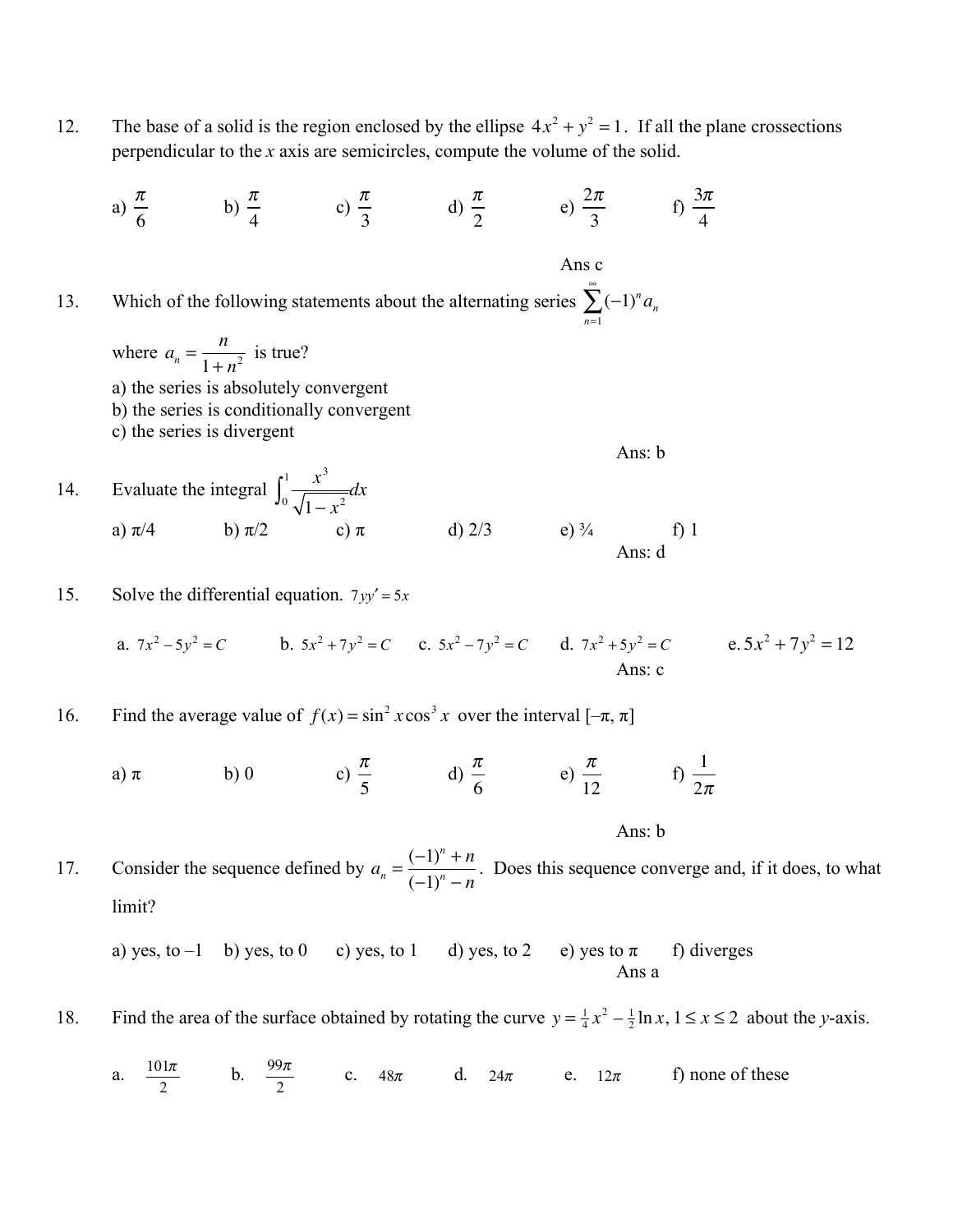Ans: f